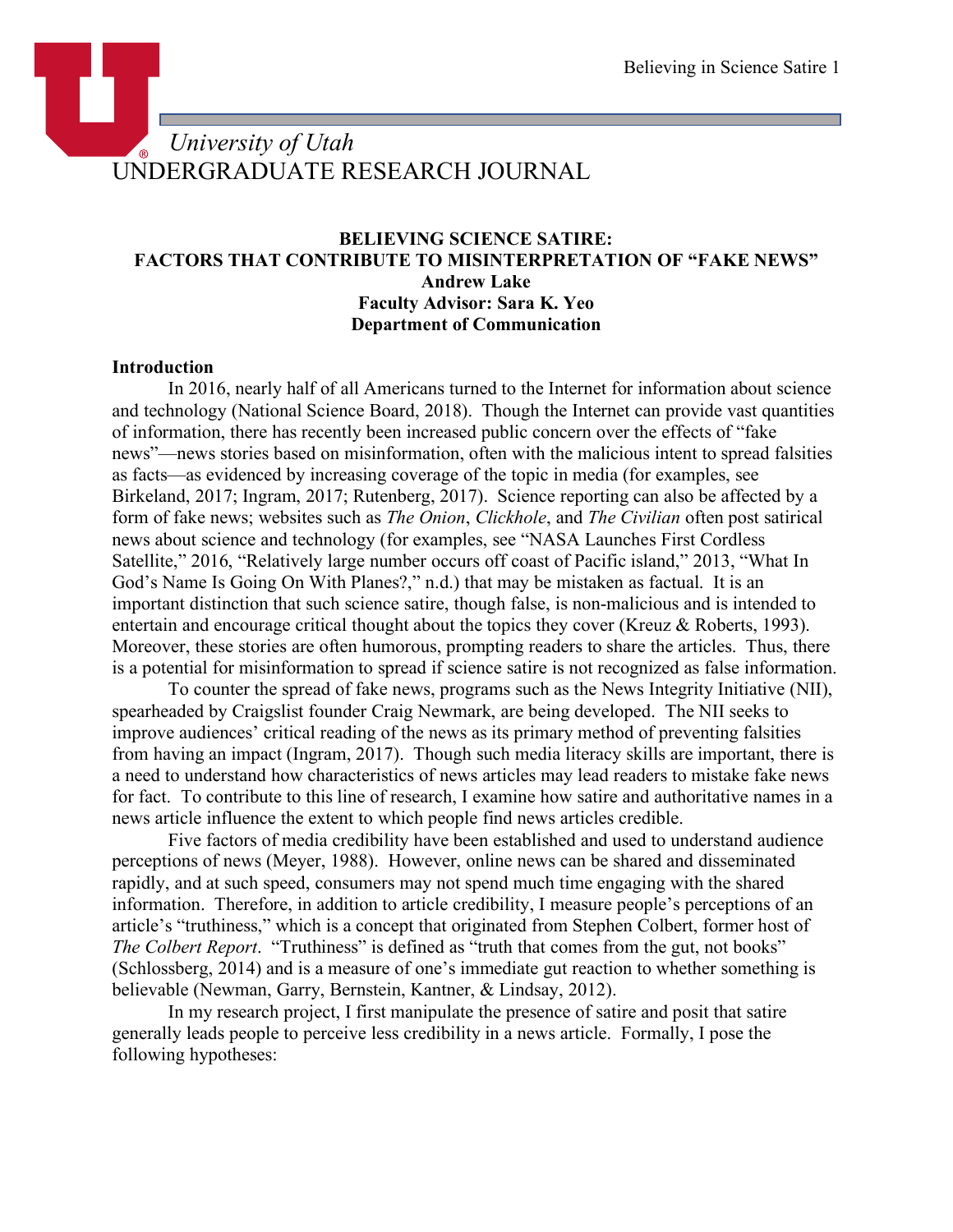**H1a:** Respondents exposed to a satirical article, relative to those who view a non-satirical news, will perceive the news article as less credible.

**H1b:** Respondents exposed to a satirical article, relative to those who view a non-satirical news, will perceive less "truthiness" in the news article.

In addition to manipulating satire, I manipulate the credibility of names of scientists identified in the article. Previous research has found that individuals whose names include a middle initial are perceived as more intelligent (van Tilburg & Igou, 2014). Other work demonstrates that more pronounceable names are associated with increased believability of attached claims (Newman et al., 2014). This leads me to posit the following hypotheses:

**H2a:** Respondents exposed to a low-authority name, relative to those who view a highauthority name, will perceive the news article as less credible.

**H2b:** Respondents exposed to a low-authority name, relative to those who view a highauthority name, will perceive less "truthiness" in the article.

#### **Method**

#### *Study design*

This study was conducted through an online experiment-embedded survey using a 2 (satire)  $\times$  2 (low-authority name/high-authority name) between-subjects experimental design. My convenience sample was comprised of undergraduate students in communication courses at the University of Utah and the University of Georgia. Respondents were randomly assigned to one of four versions of the article, followed by post-test questions to measure my dependent variables. The satirical versions of the article included hyperbole and humorous metaphors where the non-satirical versions simply stated facts of the scenario. The high-authority name used was "Morgan L. Wagner," while the low-authority name that replaced it was "Sascha Kalbfleischaüser."

#### *Dependent variables*

Overall article credibility was measured using Meyer's (1988) five factors, which were each presented on a 7-point semantic differential scale. These five factors are fair/unfair, biased/unbiased, tells entire story/doesn't tell entire story, accurate/inaccurate, and trustworthy/untrustworthy.

I used a single item derived from Newman (2012) to measure *truthiness*. Immediately after viewing the stimulus, respondents were asked to rate how truthful they found the article on a 7-point Likert scale (1 = "completely false,"  $7 =$  "completely true"). Respondents were shown a 15-second timer as they responded to this question.

The five factors of article credibility were strongly correlated (Cronbach's  $\alpha$  = .773) while a *t*-test revealed the successful implementation of the satire condition  $(-2.649, p = .009)$ .

#### *Independent variables*

Because satirical coverage is shown to influence audience perceptions of various institutions (Becker, 2011, 2014), I measured overall attitudes towards general scientists using validated measures from the General Social Survey on a 7-point Likert scale which ranged from "strongly disagree" to "strongly agree." Perceptions of the individual scientists named in the article were also measured using validated measures from Rubin et al. (2009). Three factors of credibility (trustworthiness, competence, and goodwill) were measured using semantic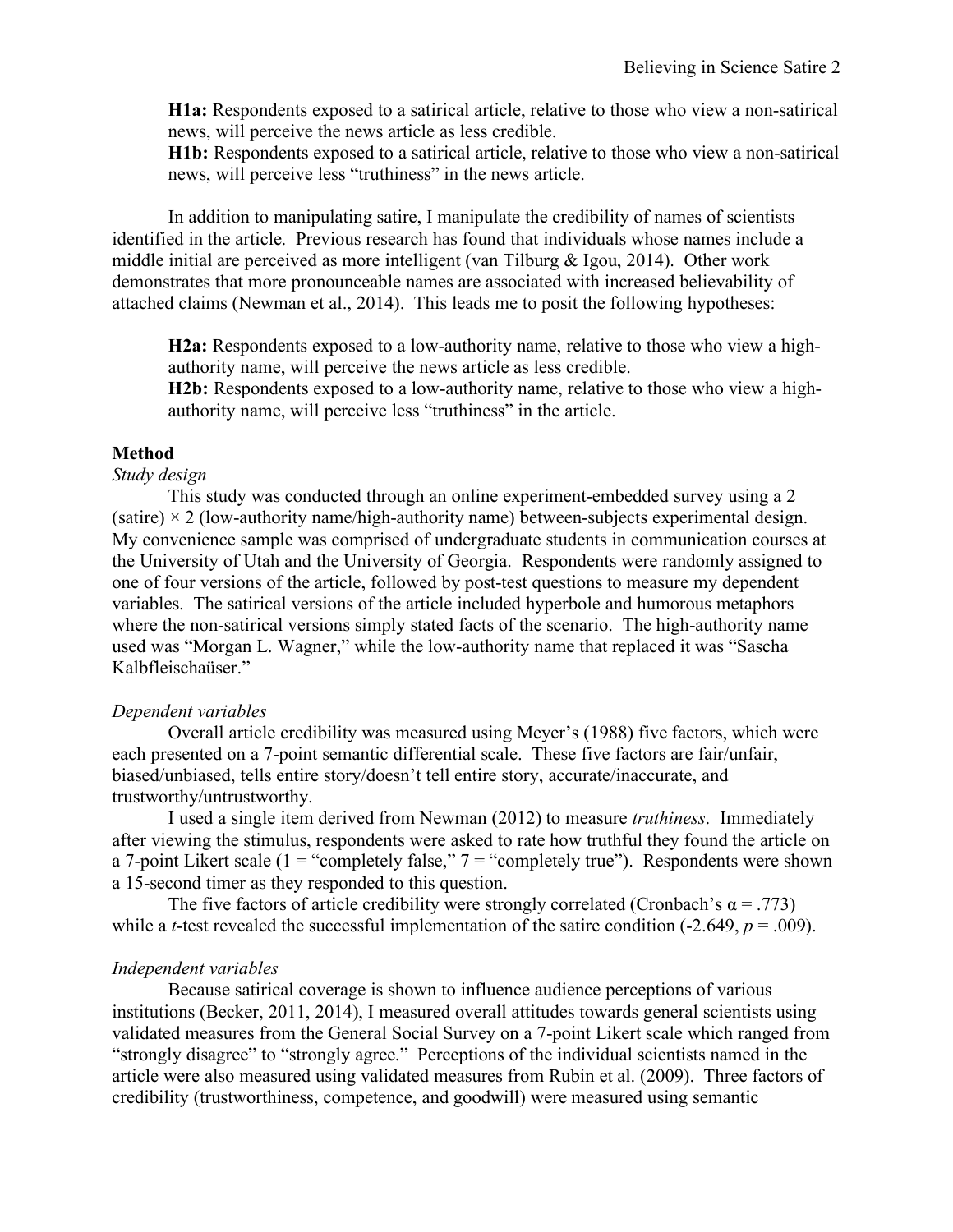differential scales. Demographic information, including respondent religiosity and political ideology, was also measured to examine potential influence on the dependent variables. Attitudes towards scientists were separated into two factors: perceived scientists' credibility (Cronbach's  $\alpha$  = .771) and perceived scientists' sociability (Cronbach's  $\alpha$  = .736).

### *Data analysis*

All data analysis was conducted using IBM SPSS Statistics. I used ordinary least squares (OLS) multiple regression to predict article credibility and "truthiness." Independent variables were introduced to the model in blocks in order of theorized causality. The blocks were ordered as follows:

- (1) Experimental stimulus (*satire manipulation*, *name manipulation*)
- (2) Demographic variables (*age*, *race*, *sex*, *year in college*)
- (3) Individual characteristics (*religiosity*, *political ideology*, *perception of scientists' credibility*, *perception of scientists' sociability*)

#### **Results and Discussion**

My first hypothesis (H1a) proposed that respondents exposed to the satirical news article would perceive it as less credible relative to those exposed to the non-satirical article. I found no support for H1a ( $B = -0.064$ ,  $SE = 0.164$ ,  $p = 0.699$ ; Table 1). However, I found evidence supporting H1b ( $B = -0.493$ ,  $SE = 0.240$ ,  $p = 0.043$ ; Table 2) such that respondents who viewed the satirical article perceived less truthiness in the article relative to their counterparts who viewed the nonsatirical article.

My second set of hypotheses (H2a and H2b) suggested that exposure to low-authority names would correspond with respondents perceiving the article as more credible and more truthiness, respectively. I found no support for H2a ( $B = .053$ ,  $SE = .158$ ,  $p = .739$ ) or H2b ( $B = -$ .149, *SE* = .232, *p* = .523).

There are several potential explanations for the lack of support for H1a, H2a, and H2b. First, the lack of significant findings could be due to my convenience sample, i.e., one that is not representative of the adult population of the United States. A representative sample may well yield different results. Second, the credibility manipulation using the scientists' names was relatively weak. Only the name of a single scientist in the article was manipulated and there were only 5 instances of the scientist's name in the stimulus. Third, respondents were only exposed to the stimulus article a single time. Additional exposures would likely have increased the strength of the experimental manipulation. Future research should use these insights to improve studies in this area.

Though the manipulation of names is an intriguing direction for future studies on satire, other factors may yield more promising results. Factors that have been found to influence readers' perceptions of online articles include the length of the article, inclusion of technical jargon, inclusion of photographs, and the method used to access the article (for examples, see Hargittai, Fullerton, Menchen-Trevino, & Thomas, 2010; Hermida, Fletcher, Korell, & Logan, 2012; Sundar, 2008; Thompson, Brown, & Furgason, 1981). These, among others, warrant further investigation as they relate to satire and other forms of fake news.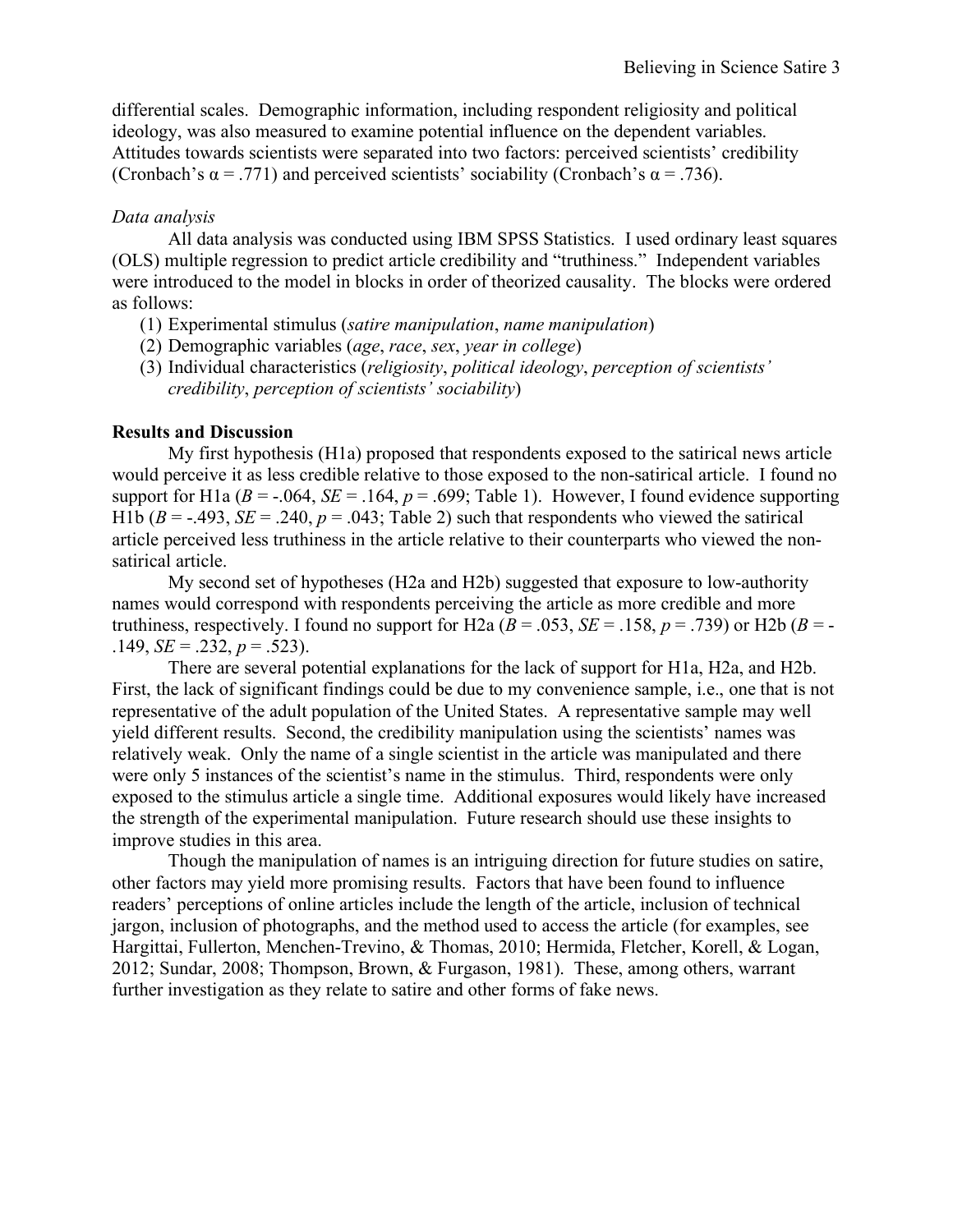## **References**

- Becker, A. B. (2011). Political Humor as Democratic Relief? The Effects of Exposure to Comedy and Straight News on Trust and Efficacy. *Atlantic Journal of Communication*, *19*(5), 235–250. https://doi.org/10.1080/15456870.2011.622191
- Becker, A. B. (2014). Playing With Politics: Online Political Parody, Affinity for Political Humor, Anxiety Reduction, and Implications for Political Efficacy. *Mass Communication and Society*, *17*(3), 424–445. https://doi.org/10.1080/15205436.2014.891134
- Birkeland, B. (2017, February 17). When a Politician Says Fake News and a Newspaper Threatens to Sue Back. Retrieved May 26, 2017, from http://www.npr.org/2017/02/17/515760101/when-a-politician-says-fake-news-and-anewspaper-threatens-to-sue-back
- Hargittai, E., Fullerton, L., Menchen-Trevino, E., & Thomas, K. Y. (2010). Trust Online: Young Adults' Evaluation of Web Content. *International Journal of Communication*, *4*(0), 27.
- Hermida, A., Fletcher, F., Korell, D., & Logan, D. (2012). Share, Like, Recommend. *Journalism Studies*, *13*(5–6), 815–824. https://doi.org/10.1080/1461670X.2012.664430
- Ingram, M. (2017, April 3). Facebook Partners With Craig Newmark to Fund Journalism Trust Project. Retrieved April 27, 2017, from http://fortune.com/2017/04/03/facebooknewmark-trust/
- Kreuz, R. J., & Roberts, R. M. (1993). On Satire and Parody: The Importance of Being Ironic. *Metaphor & Symbolic Activity*, *8*(2), 97.
- Meyer, P. (1988). Defining and Measuring Credibility Of Newspapers: Developing an Index. *Journalism Quarterly*, *65*(3), 567–588.
- NASA Launches First Cordless Satellite. (2016, July 29). Retrieved June 10, 2017, from http://www.theonion.com/article/nasa-launches-first-cordless-satellite-53387
- Newman, E. J., Garry, M., Bernstein, D. M., Kantner, J., & Lindsay, D. S. (2012). Nonprobative photographs (or words) inflate truthiness. *Psychonomic Bulletin & Review*, *19*(5), 969– 974. https://doi.org/10.3758/s13423-012-0292-0
- Newman, E. J., Sanson, M., Miller, E. K., Quigley-McBride, A., Foster, J. L., Bernstein, D. M., & Garry, M. (2014). People with Easier to Pronounce Names Promote Truthiness of Claims. *PLOS ONE*, *9*(2), e88671. https://doi.org/10.1371/journal.pone.0088671
- Relatively large number occurs off coast of Pacific island. (2013, May 24). Retrieved June 10, 2017, from http://www.thecivilian.co.nz/relatively-large-number-occurs-off-coast-ofpacific-island/
- Rubin, R. B., Rubin, A. M., Graham, E. E., Perse, E. M., & Seibold, D. R. (2009). *Communication Research Measures II* (First Edition). 270 Madison Ave, New York, NY 10016: Routledge.
- Rutenberg, J. (2017, May 24). Sean Hannity, a Murder and Why Fake News Endures. *The New York Times*. Retrieved from https://www.nytimes.com/2017/05/24/business/media/sethrich-fox-news-sean-hannity.html
- Schlossberg, M. (2014, December 18). One Of The Best Moments On "Colbert Report" Was When He Coined "Truthiness" In 2005. Retrieved May 12, 2018, from http://www.businessinsider.com/the-colbert-report-truthiness-clip-2014-12
- the MAIN Model: A Heuristic Approach to... Credibility. (n.d.). Retrieved from https://pdfs.semanticscholar.org/de80/aa094f380342a632eadb0ee8d4221e8920ba.pdf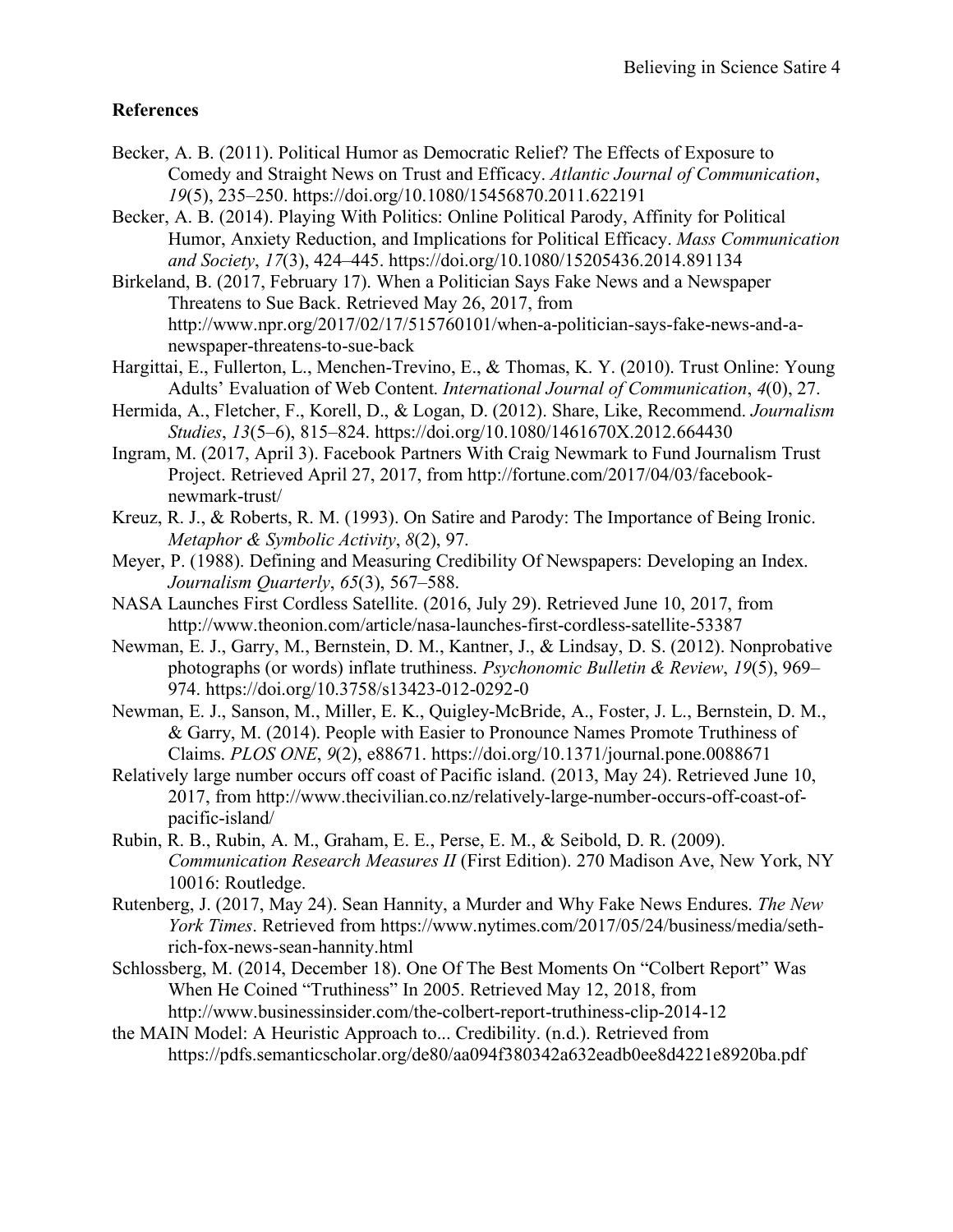- Thompson, P. A., Brown, R. D., & Furgason, J. (1981). Jargon and Data Do Make a Difference:: The Impact of Report Styles on Lay and Professional Evaluation Audiences. *Evaluation Review*, *5*(2), 269–279. https://doi.org/10.1177/0193841X8100500208
- van Tilburg, W. A. P., & Igou, E. R. (2014). The impact of middle names: Middle name initials enhance evaluations of intellectual performance. *European Journal of Social Psychology*, *44*(4), 400–411. https://doi.org/10.1002/ejsp.2026
- What In God's Name Is Going On With Planes? (n.d.). Retrieved June 10, 2017, from http://www.clickhole.com/video/what-gods-name-going-planes-5703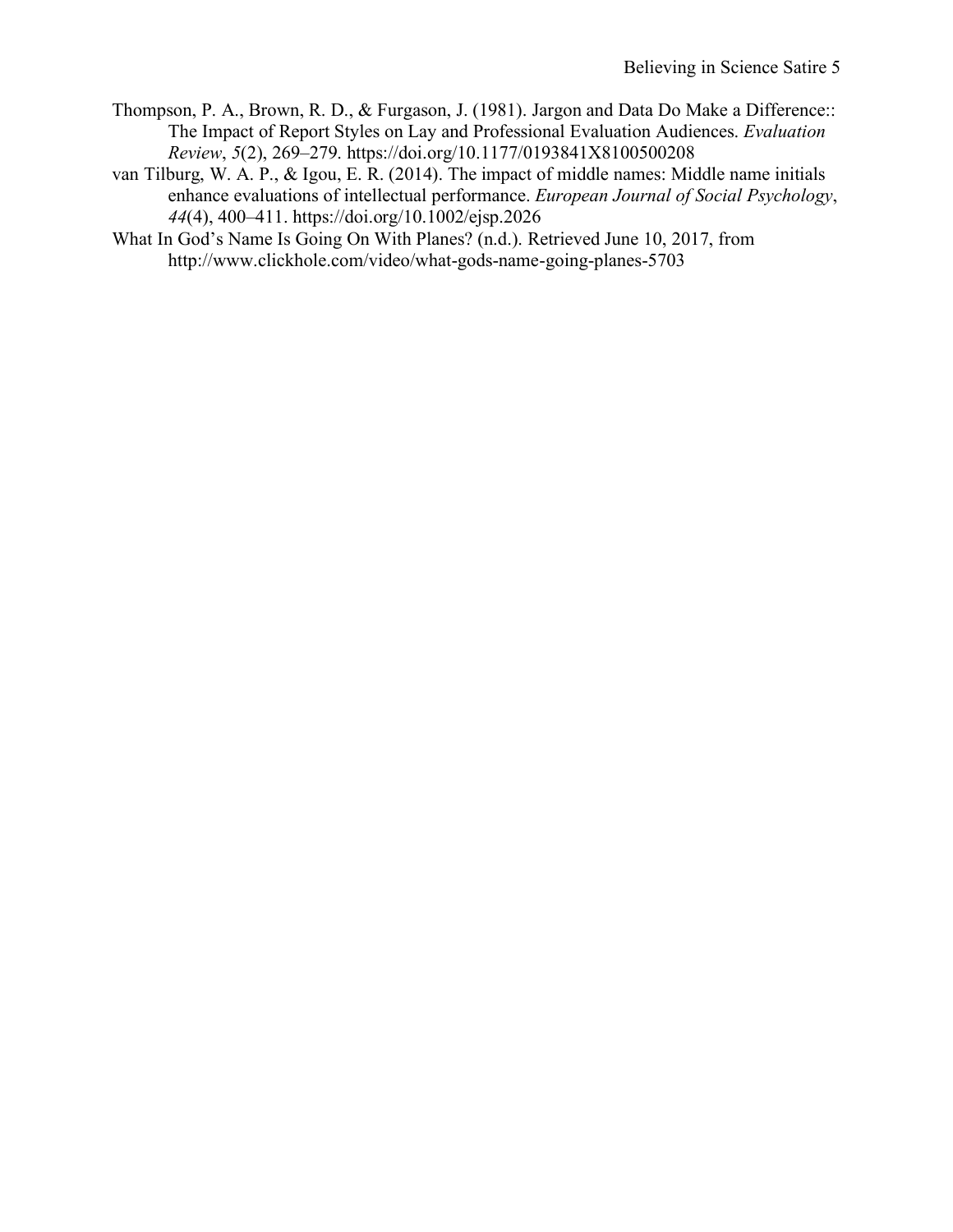# **Tables and Figures**

**Table 1.** Unstandardized regression coefficients, standard errors, and *p*-values from ordinary least squares regression model predicting *perceived article credibility* (*N* = 122).

|                                            | Zero-order | Sig. | B(SE)         | Sig.        |
|--------------------------------------------|------------|------|---------------|-------------|
| <b>Block 1: Experimental manipulations</b> |            |      |               |             |
| Satire (Satirical vs. non-satirical)       | $-.024$    | .395 | $-.064(.164)$ | .699        |
| Name (Credible vs. non-credible)           | .001       | .497 | .053(.158)    | .739        |
| Incremental $R^2$ (%)                      |            |      | .01           | .964        |
| <b>Block 2: Demographics</b>               |            |      |               |             |
| Age                                        | .038       | .341 | $-.101(.076)$ | .188        |
| <b>Sex</b>                                 | $-.259$    | .002 | $-496(0.171)$ | .004        |
| Race (White $= 1$ )                        | .017       | .425 | $-.022(.228)$ | .922        |
| Year in college                            | .098       | .140 | .172(.116)    | .141        |
| Incremental $R^2$ (%)                      |            |      | 8.1           | .044        |
| <b>Block 3: Individual characteristics</b> |            |      |               |             |
| Religiosity                                | $-.265$    | .002 | $-.104(.045)$ | .022        |
| Political ideology (conservative = high)   | $-.120$    | .093 | $-.038(.063)$ | .549        |
| Perceived credibility of scientists        | $-.068$    | .228 | $-.076(.088)$ | .390        |
| Perceived sociability of scientists        | $-.279$    | .001 | $-.267(.074)$ | $\leq .001$ |
| Incremental $R^2$ (%)                      |            |      | 15.8          | $\leq .001$ |
| Total $R^2$ (%)                            |            |      | 23.9          |             |